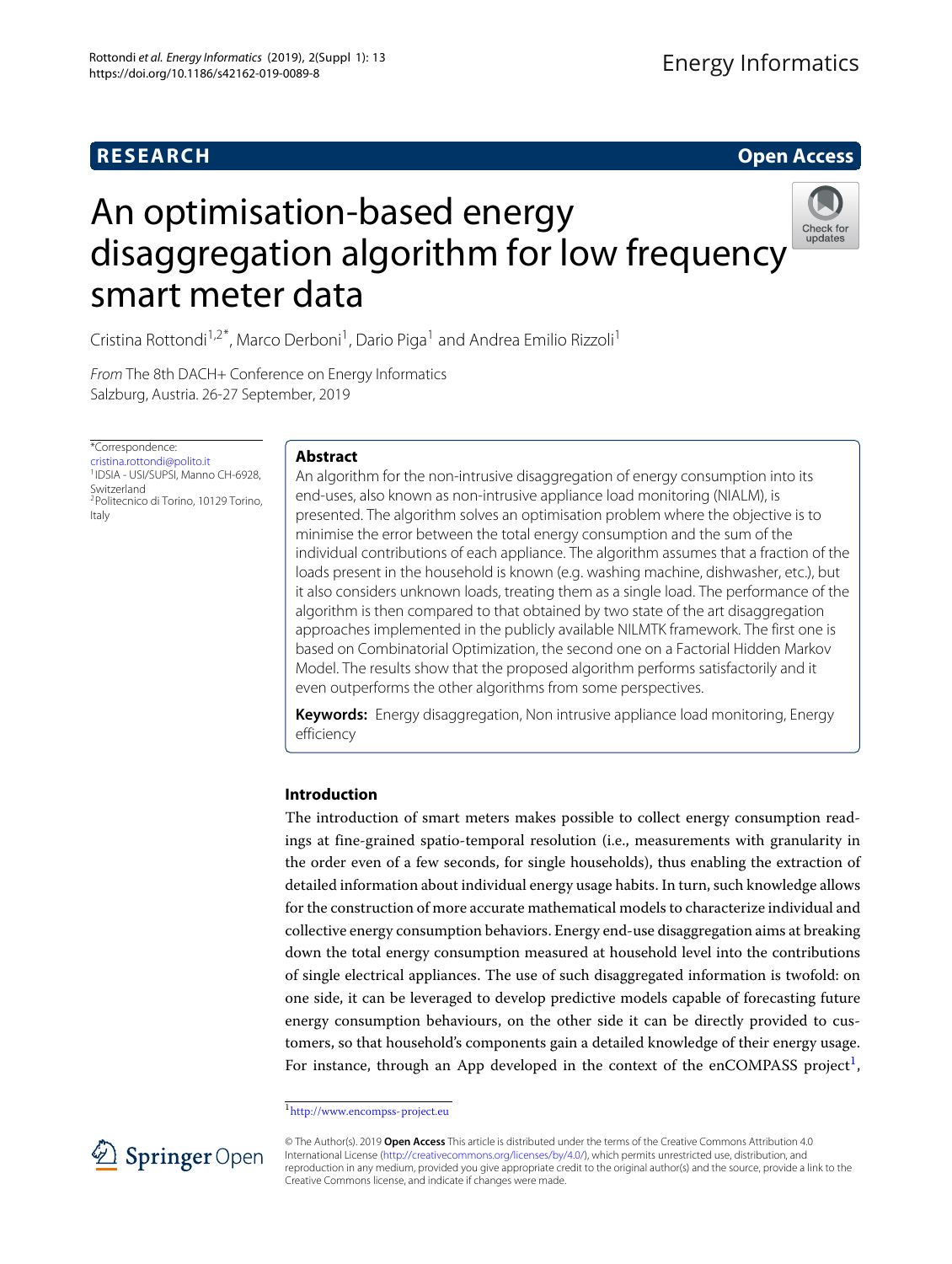customers can visualize their hourly consumption, as well as charts on their energy enduses patterns across major end-use categories (e.g., washing machine, dishwasher, clothes dryer, fridge) and they can be alerted of occurring consumption anomalies. Furthermore, personalized hints for reducing energy consumption can be directly delivered to the users. These stimuli are aimed at fostering the adoption of energy saving actions, such as replacing low-efficient appliances into high-efficient ones and reducing energy waste (e.g. turning off lights when rooms are empty).

In this paper we present a novel algorithm for end-use energy disaggregation that evolves the features of a previous work by Piga et al. [\(2016\)](#page-10-0) accounting for the coarse granularity of standard smart metering systems (a data point every 15 min) and for the presence of unknown loads. To this purpose, we first briefly introduce the main approaches discussed in literature for solving the energy disaggregation problem, then we introduce our algorithm, and finally we evaluate its performance by comparing it against two state of the art disaggregation algorithms applied to a publicly available dataset.

## **State of the art of energy use characterization**

There is a rich literature on automatic disaggregation methods (known as Non-Intrusive Appliance Load Monitoring – NIALM – algorithms) (Batra et al. [2014\)](#page-10-1) aimed at decomposing the aggregate household energy consumption data collected from a single measurement point into device-level consumption data, requiring limited or even no interaction with the user.

The first algorithm for NIALM was proposed by (Hart [1992\)](#page-10-2). Hart's approach is based on the segmentation of the aggregate power signal into successive steps, which are then matched to the appliance signatures. However, this method is not able to detect multistate appliances and it is neither able to decompose power signals made of simultaneous on/off events on multiple appliances. Since Hart's contribution, the NIALM problem has been extensively studied in the literature. The survey papers by Zoha et al. [\(2012\)](#page-10-3) and by Zeifman & Roth [\(2011\)](#page-10-4) give a complete review on the state-of-the-art of NIALM methods.

Note that the vast majority of the studies on NIALM algorithms validate the proposed solutions using publicly accessible datasets of real energy consumption measurements. The most widely used datasets made available in the last years are reported in Table [1.](#page-2-0) Alternatively, synthetic load consumption traces generated by open source software such as Loadprofilegenerator<sup>[2](#page-1-0)</sup> can be adopted.

# **An optimisation based algorithm for low frequency disaggregation Motivation**

The algorithm here presented is based on the approach described in (Piga et al. [2016\)](#page-10-0), which exploited the assumption that the power demand profiles of each appliance are piecewise constant over time. The disaggregation problem was treated as a least-square error minimization problem, with an additional (convex) penalty term aiming at enforcing the disaggregated signals to be piecewise constant over time. However, the assumption of piece-wise constant pattern behaviour is less likely to hold when considering the coarse energy measurement granularity made available by standard smart metering system (i.e.,

<span id="page-1-0"></span><sup>&</sup>lt;sup>2</sup>Free download available at <www.loadprofilegenerator.de> (accessed on March 31, 2019)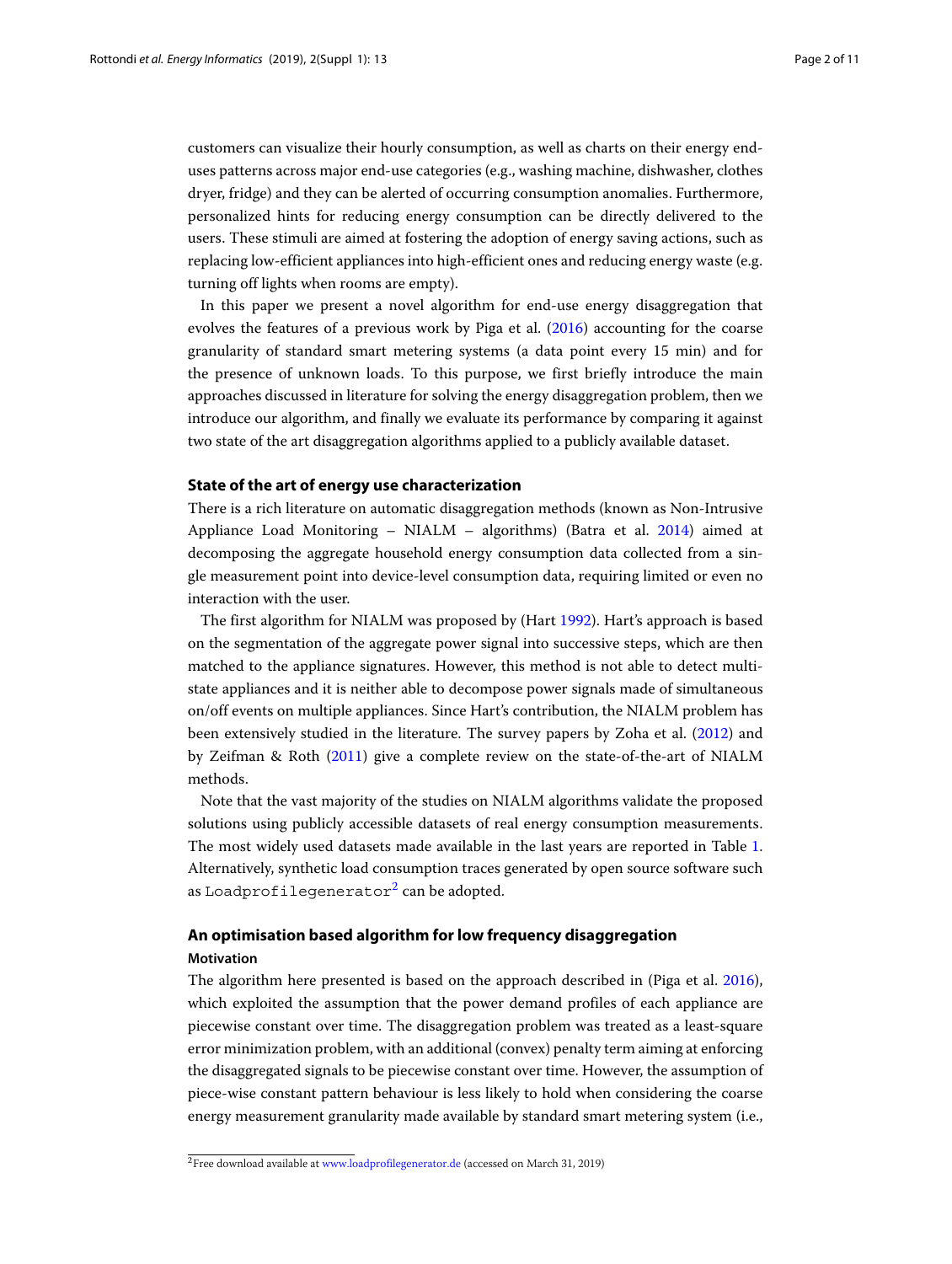<span id="page-2-0"></span>

| Authors                                                                       | Fitle                                                                                                            | Venue                                                                | Year |
|-------------------------------------------------------------------------------|------------------------------------------------------------------------------------------------------------------|----------------------------------------------------------------------|------|
| J. Z. Kolter and M. J. Johnson                                                | REDD: A Public Data Set for Energy<br>Disaggregation Research                                                    | 1st KDD Workshop on Data Mining<br>Applications in Sustainability    | 2011 |
| K. Anderson, A. Ocneanu, D. Benitez, D.<br>Carlson, A. Rowe, and M. Berges    | Event-Based Non-Intrusive load monitoring<br>BLUED: a fully labeled public dataset for<br>research               | 2nd KDD Workshop on Data Mining<br>Applications in Sustainability    | 2012 |
| S. Barker, A. Mishra, D. Irwin, E. Cecchet, P.<br>Shenoy and J. Albrecht      | enabling research in sustainable homes<br>Smart*: An open data set and tools for                                 | 2nd KDD Workshop on Data Mining<br>Applications in Sustainability    | 2012 |
| S. Makonin, F. Popowich, L. Bartram, B. Gill,<br>and I. Bajic                 | disaggregation and eco-feedback re-search<br>AMPds: a public dataset for load                                    | <b>IEEE</b> Electrical Power and Energy Conference                   | 2013 |
| A. Monacchi, D. Egarter, W. Elmenreich, S.<br>D'Alessandro, and A. M. Tonello | GREEND: An energy consumption dataset of<br>households in Italy and Austria                                      | <b>IEEE</b> International Conference on Smart Grid<br>Communications | 2014 |
| J. Kelly and W. Knottenbelt                                                   | whole-house demand from five UK homes<br>appliance-level electricity demand and<br>The UK-DALE dataset, domestic | Scientific data, Volume 2, article number<br>150007                  | 2015 |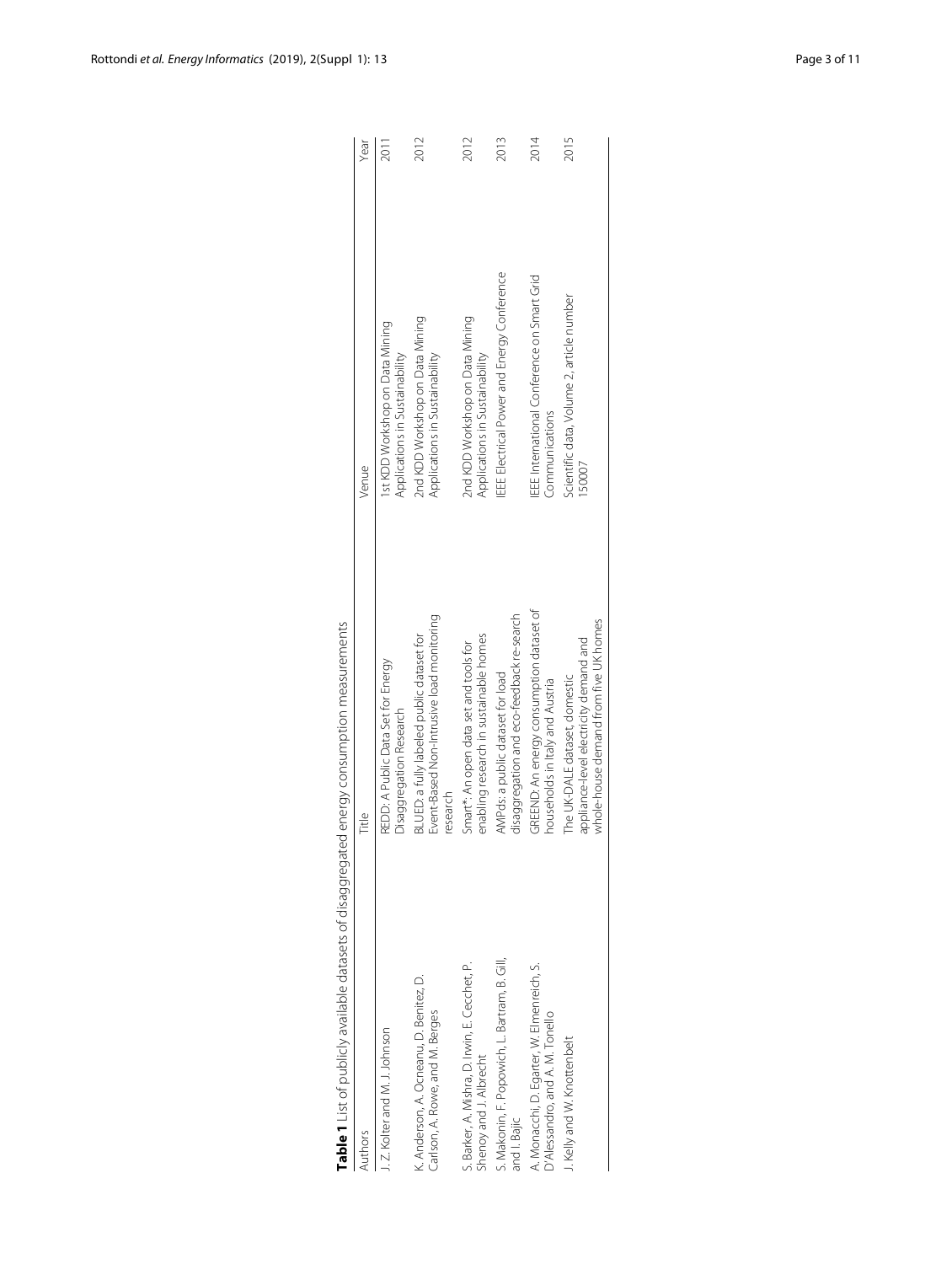15 min resolution). Moreover, the approach in Piga et al. [\(2016\)](#page-10-0) could not be applied in presence of unknown loads. We have therefore evolved the load disaggregation algorithm in Piga et al. [\(2016\)](#page-10-0) to take into account the presence of unknown electrical devices. In the following, we formalize the final version of the energy end-use disaggregation problem as a quadratic programming (QP) model.

# **Quadratic programming model for energy disaggregation**

We now define the problem inputs (sets and parameters), the output variables, the objective function and the problem constraints. The problem is formulated as a Mixed Integer Quadratic Program as follows.

The input data sets to the problem are:

T, the set of time epochs  $(t = 1, 2, \ldots, |T|)$ ;

<sup>A</sup>, the set of appliances;

*L<sub>a</sub>*, the set of energy consumption levels of appliance *a*, with  $a \in A$ .

## The input parameters are:

 $c_t$ , the aggregate energy consumption during time epoch  $t \in T$ ;

*m<sub>a*</sub>, the maximum daily energy consumption of appliance  $a \in A$ ;

*da*, the maximum daily usage duration (i.e., maximum number of consecutive epochs in which the appliance is on) of appliance  $a \in A$ ;

 $w_a$ , the minimum daily usage duration (i.e., minimum number of consecutive epochs in which the appliance is on) of appliance  $a \in A$ ;

 $u_{a,t}$ , is a binary parameter, set to 1 if appliance  $a \in A$  can be turned on at time  $t \in T$ ;  $\alpha_a$ , is the multiplicative weight of appliance  $a \in A$ .

The model includes the following variables:

 $x_{a,l,t}$ , is a binary variable set to 1 if appliance  $a \in A$  operates at consumption level *l* ∈ *L*<sub>*a*</sub> during time epoch *t* ∈ *T*;

 $y_{a,t}$ , is a binary variable set to 1 if appliance  $a \in A$  changes consumption level at time epoch  $t \in T$ ;

*o*<sub>*a*,*t*</sub>, is a binary variable set to 1 if appliance *a* ∈ *A* is on at time epoch *t* ∈ *T*;

*f<sub>a</sub>*, is a binary variable set to 1 if appliance *a* ∈ *A* is on during at least one time epoch during the considered time horizon;

wm is an integer variable indicating the last epoch of activity of the washing machine; cd is an integer variable indicating the first epoch of activity of the clothes dryer.

The objective function minimizes the sum of two contributions: the first one is the quadratic error (i.e., the difference between the observed aggregated measurement and the sum of the reconstructed consumption of every appliance, at every time epoch), the second one is a penalty for every change of consumption level experienced by each appliance during the optimization horizon.

$$
\min \sum_{t \in T} \left( c_t - \sum_{a \in A, l \in L_a} l \cdot u_{a,t} \cdot x_{a,l,t} \right)^2 + \sum_{t \in T, a \in A} \left( \alpha_a \cdot y_{a,t} \right)
$$

By tuning the weights  $\alpha_a$ , the penalty attributed to a non-piecewise-constant energy consumption of certain appliances can be strengthened or relaxed. Note that the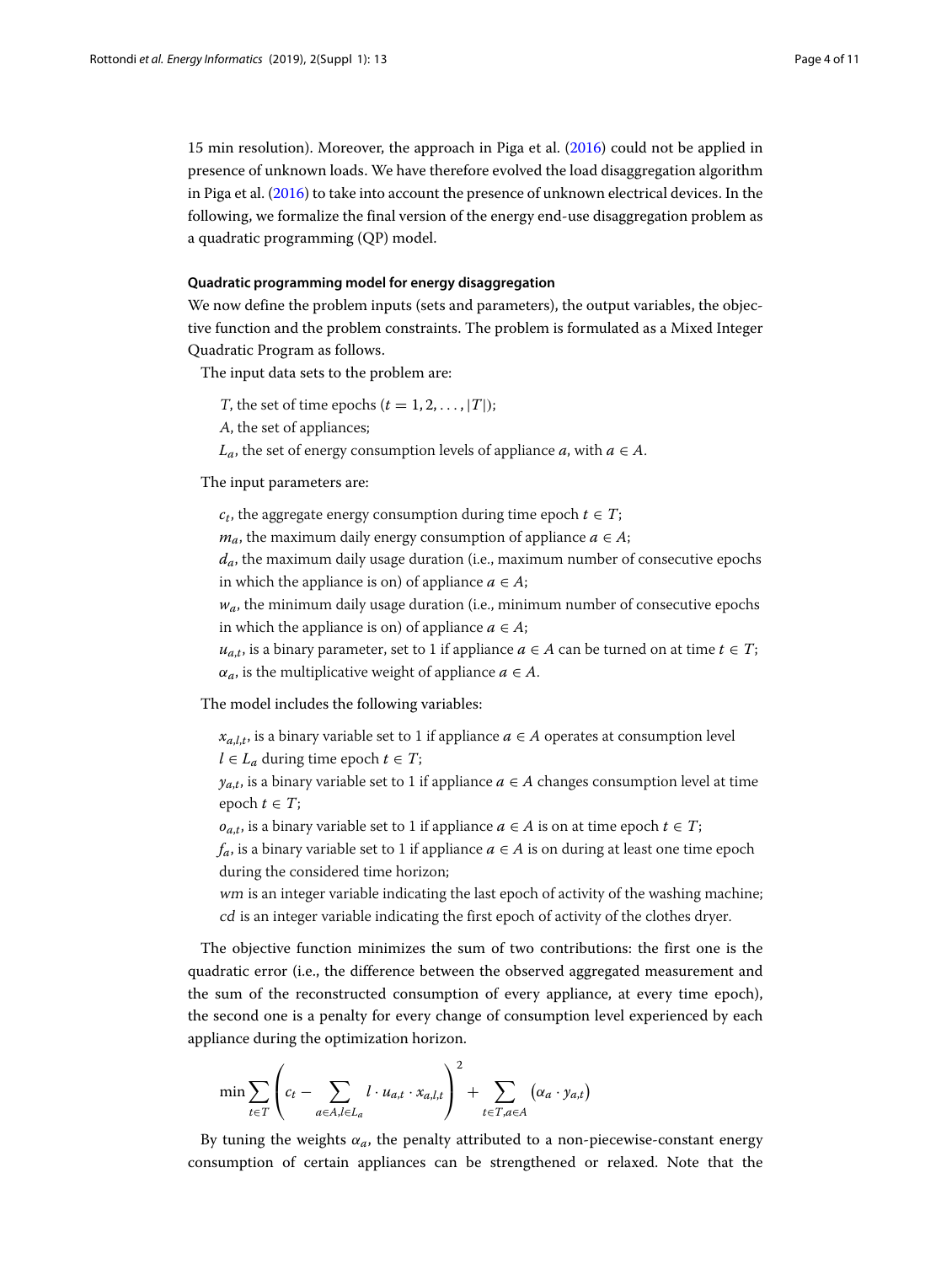quadratic term accounts for the consumption of all the unknown loads. Note also that, if the contributions of unknown appliances to the aggregated energy consumption pattern are significant, the minimization of such quadratic term would lead appliances in set *A* to be pushed to on state most of the time. To avoid such drawback, constraints that limit the length of the activity period and the maximum consumption of the appliances in set *A* must be inserted (as discussed in the following paragraphs).

The problem includes the following set of constraints.

<span id="page-4-1"></span><span id="page-4-0"></span>
$$
\sum_{l \in L_a} x_{a,l,t} = 1 \qquad \forall t \in T, a \in A \tag{1}
$$

<span id="page-4-2"></span>
$$
y_{at} \ge u_{a,t} \cdot x_{a,l,t} - u_{a,t} \cdot x_{a,l,t-1} \qquad \forall a \in A, l \in L_a, t \in T : t > 1
$$
 (2)

<span id="page-4-3"></span>
$$
y_{at} \ge u_{a,t} \cdot x_{a,l,t-1} - u_{a,t} \cdot x_{a,l,t} \qquad \forall a \in A, l \in L_a, t \in T : t > 1
$$
\n
$$
(3)
$$

$$
\sum_{l \in L_a, t \in T} l \cdot u_{a,t} \cdot x_{a,l,t} \le m_a \qquad \forall a \in A \tag{4}
$$

<span id="page-4-4"></span>
$$
\sum_{l \in L_a} l \cdot u_{a,t} \cdot x_{a,l,t} \le \max_{l \in L_a} l \cdot o_{a,t} \qquad \forall a \in A, t \in T
$$
 (5)

<span id="page-4-5"></span>
$$
o_{a,t} \cdot t - o_{a,t'} \cdot (t') \le d_a \left[ 1 - |T| \cdot (o_{a,t} + o_{a,t'} - 2) \right] \forall a \in A; t, t' \in T^2 : t > t'
$$
 (6)

<span id="page-4-7"></span><span id="page-4-6"></span>
$$
f_a \cdot |T| \ge \sum_{l \in L_a, t \in T} l \cdot u_{a,t} \cdot x_{a,l,t} \qquad \forall a \in A
$$
 (7)

<span id="page-4-8"></span>
$$
\sum_{t \in T} o_{a,t} \ge w_a \cdot f_a \qquad \forall a \in A \tag{8}
$$

<span id="page-4-9"></span>
$$
wm \geq o_{wm,t} \cdot t \qquad \forall t \in T \tag{9}
$$

<span id="page-4-10"></span>
$$
cd \le o_{cd,t} \cdot t + |T| \cdot (1 - o_{cd,t}) \qquad \forall t \in T
$$
\n
$$
(10)
$$

<span id="page-4-11"></span>
$$
cd \geq \nu m + 1 \tag{11}
$$

<span id="page-4-12"></span>
$$
\sum_{t \in T} u_{a,t} \cdot x_{a,l',t} \ge f_a \qquad \forall a \in \tilde{A}, l' = \max_{l \in L_a} l \tag{12}
$$

$$
\sum_{a \in A, l \in L_a, t \in T} l \cdot u_{a,t} \cdot x_{a,l,t} \le \sum_{t \in T} c_t \tag{13}
$$

Constraint [1](#page-4-0) imposes that each appliance operates at a single energy consumption level during each time epoch. Constraints [2,](#page-4-1) [3](#page-4-2) set variable  $y_{a,t} = 1$  if appliance  $a \in A$  changes consumption level at epoch  $t \in T$ . Constraint [4](#page-4-3) imposes that the daily energy consumption of appliance  $a \in A$  does not exceed the daily limit. Constraint [5](#page-4-4) sets variable  $o_{a,t} = 1$ if appliance *a* ∈ *A* is on at epoch  $t$  ∈ *T*. Constraint [6](#page-4-5) imposes that the maximum usage duration of appliance  $a \in A$  does not exceed  $d_a$ . Constraint [7](#page-4-6) ensures coherence between the values of variable  $x_{a,l,t}$  and of variable  $f_a$ . Constraint [8](#page-4-7) imposes that the daily energy consumption of appliance  $a \in A$  (if activated) is not lower than the daily lower limit  $w_a$ . This way, the disaggregation of load curves of appliances such as dishwasher, washing machine and clothes dryer takes into account the minimum duration of a washing/drying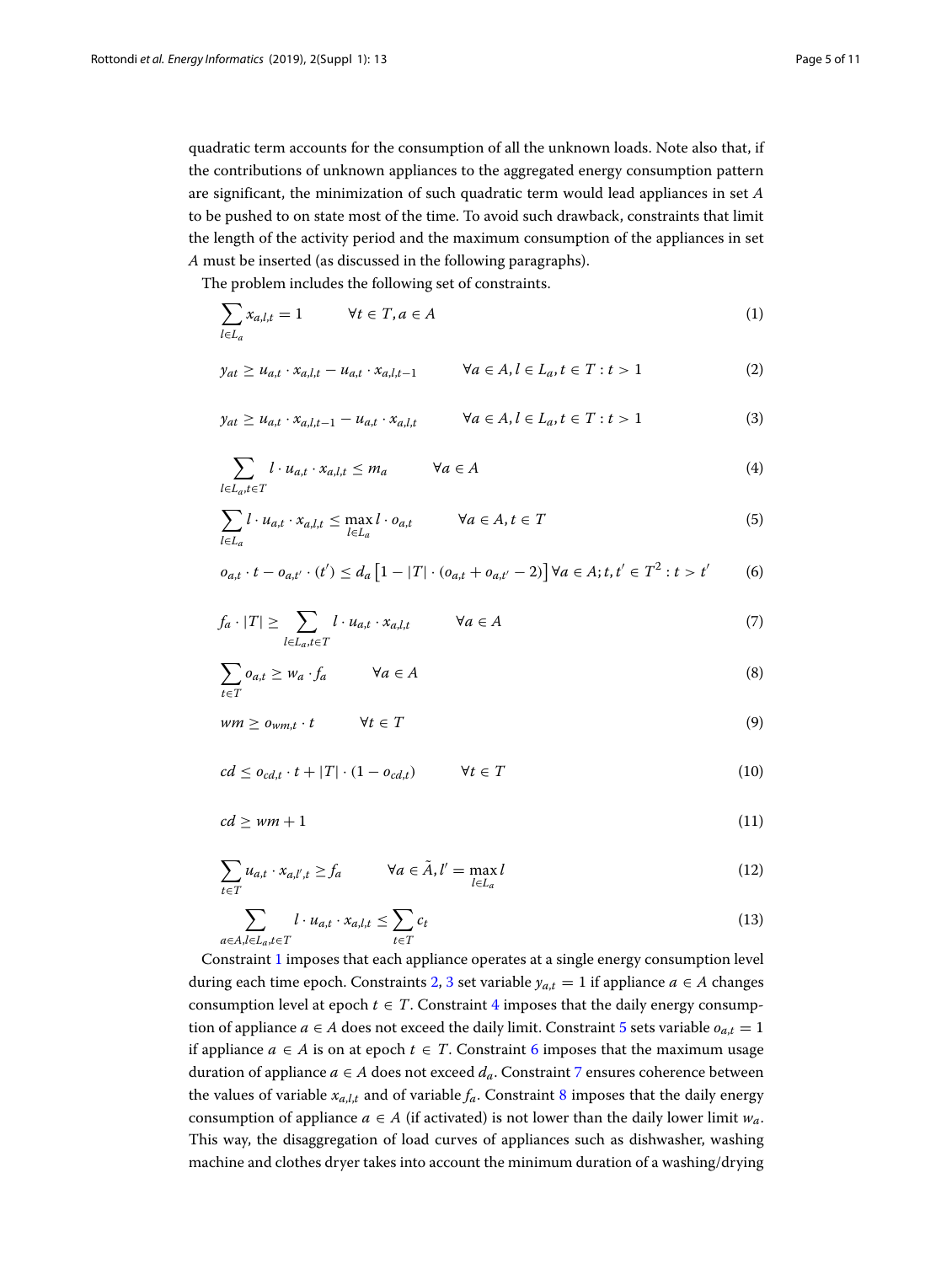cycle. Constraint [9](#page-4-8) sets variable *wm* to the last epoch of activity of the washing machine (if the washing machine is activated during the day). Constraint [10](#page-4-9) sets variable *cd* to the first epoch of activity of the clothes dryer (if the cloth dyer is activated during the day). Constraint [11](#page-4-10) imposes that the clothes dryer is turned on after the end of the operational period of the washing machine. Constraint [12](#page-4-11) imposes that each appliance belonging to set  $\tilde{A}$  works at the highest energy consumption level for at least one time epoch, if activated during the day. In our formulation, set  $\vec{A}$  contains the dishwasher, the washing machine, and the clothes dryer. The energy consumption profiles of a typical operation cycle of such appliances normally include one or multiple peak consumption periods, corresponding e.g. to water heating or spinning. Therefore, this constraint imposes that at least one peak consumption epoch is included in the disaggregated consumption profile of such appliances. Finally, constraint [13](#page-4-12) imposes that the sum of the disaggregated energy consumption profiles does not exceed the total energy usage measured by the smart meter located at the user's premises.

## **Parameter training and QP model solution**

We now discuss how each input set and parameter of the QP model introduced in the previous subsection is dimensioned.

Set *T*: the number of epochs depends on the duration of the scheduling horizon and on the resolution of the aggregated consumption measurements collected by the smart meters. As an example, assuming that the scheduling horizon is 24 hours and the granularity of consumption measurements is 15 mins, the number of epochs is 96, thus we can define set  $T = \{1, 2, ..., 96\}.$ 

Set *A*: the set of main electrical appliances installed in a building. Those appliances may include: dishwasher, washing machine, clothes dryer, oven, electric vehicle, heat pump, air conditioner.

Set  $L_a$ : we assume that each appliance can operate at a predefined number of consumption levels. The number of levels and the energy consumption per epoch associated to each level can be determined by collecting statistics over historical individual consumption data (if available) or over publicly available datasets containing load consumption curves of the main categories of electrical appliances (see Table [1\)](#page-2-0). Note that set *La* always contains the element 0 (corresponding to the appliance off state). In the following, we report the algorithm we used to extract consumption levels from consumption curves of individual appliances, when available to be used as training data.

- 1 Create an histogram by defining a set of energy consumption bins and computing the number of measurements falling into each bin, where the number of bins is a predefined system parameter (e.g., 50 bins of width 100 Watt in the range 0-5 kW);
- 2 Identify the histogram peaks with prominence greater than p measurements, where <sup>p</sup> is a predefined system parameter and depends on the total number of available measurements, i.e. on the temporal window covered by the training dataset.
- 3 Retrieve the extremes [ *blow*, *bhigh*] of the energy consumption bins associated to the selected peaks, calculate the corresponding energy consumption level as  $(b_{high} - b_{low})/2 + b_{low}$ .

Parameter  $c_t$ : aggregate energy consumption measurements are collected by smart meters installed at the users' premises. Note that, in case disaggregated consumption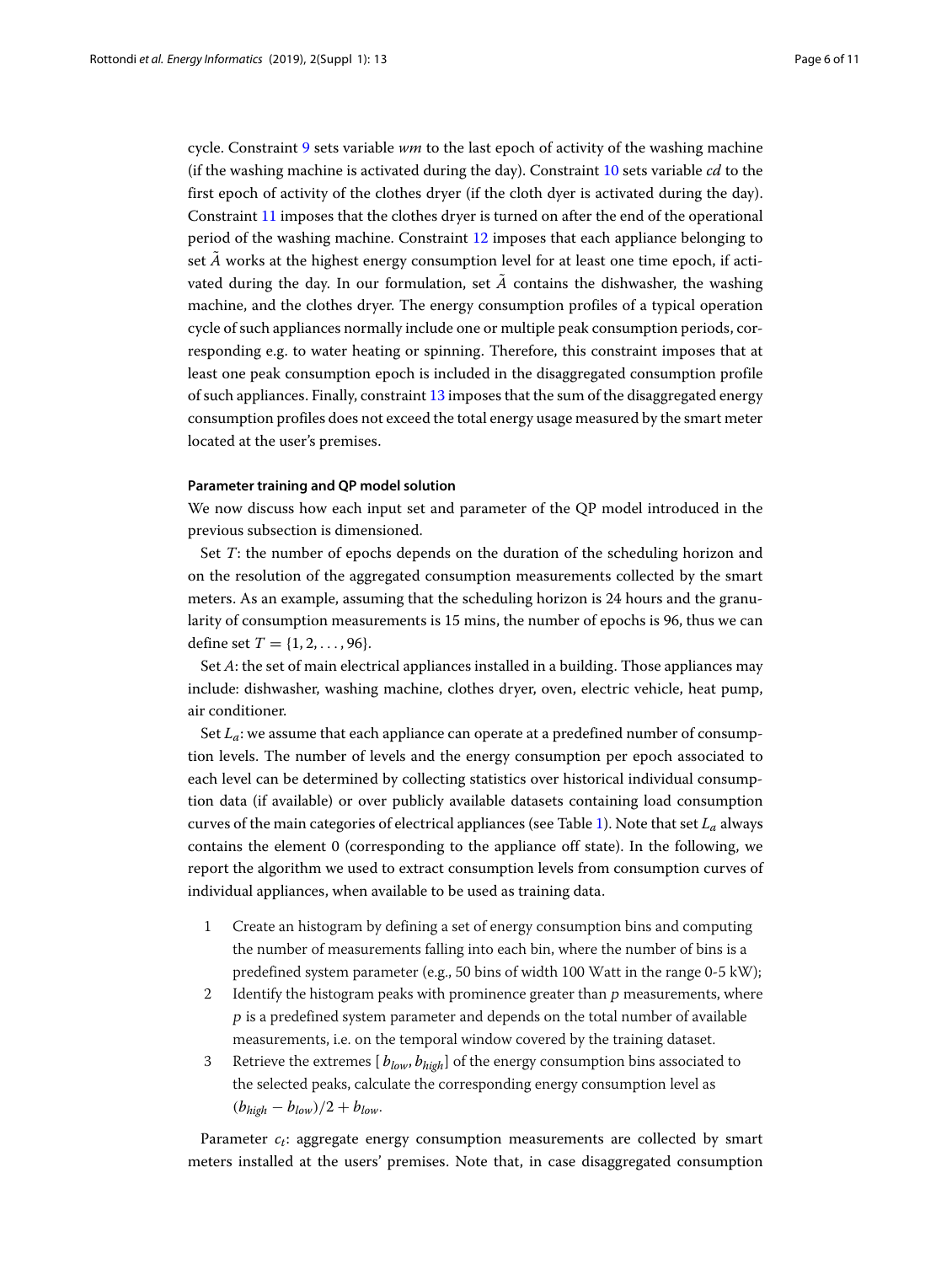measurements collected via smart plugs are available, those are subtracted from *ct* and disaggregation is performed excluding the directly monitored appliances from set *A*.

Parameters  $m_a$ ,  $d_a$  and  $w_a$ : as for set  $L_a$ , the maximum daily energy consumption and minimum/maximum duration of the operational period of each appliance can be calculated either based on historical individual consumption patterns or on publicly available datasets. In our implementation, maximum and minimum durations were computed by identifying the epochs of activity of every appliance within the training dataset, computing the minimum (resp. maximum) number of consecutive activity epochs in the dataset and setting the values of  $w_a$  and  $d_a$  accordingly. To set the value of  $m_a$ , the average energy consumption  $c_{aver}$  during the activity epochs was calculated and we set  $m_a = c_{aver} \cdot d_a$ .

Parameter  $u_{a,t}$ : this parameter can be used to prevent some appliances from being turned on at certain time periods. For example, if absence from home is inferred by motion detectors, the off state of oven, dishwasher, washing machine and clothes dryer (unless they support automatic deferral of their operational period) can be enforced<sup>3</sup>.

Parameter  $\alpha_a$ : the value of the coefficients used to impose piecewise linear behaviour of the consumption curve was tuned depending on the appliance type and time granularity. For appliances that exhibit pronounced energy consumption fluctuations even in realtively short time intervals (e.g. washing machines and dishwashers, depending on the phase of the washing cycle such as water heating, spinning),  $\alpha_a$  is set to 0, whereas for appliances that do not show abrupt variations during the charging period (e.g., the recharge of an electric vehicle, especially if the charger does not support multiple charging rates)  $\alpha_a$  is set to a higher positive value. Moreover, the coarser the time granularity, the lower the value of  $\alpha_a$ , since consumption variations during consecutive time periods are more frequently expected (e.g., if the measurements granularity is 30 mins, a washing machine that runs a washing program of 1 hour duration is expected to have a lower consumption during the initial 30 mins of the cycle and a higher consumption during the next 30 mins, when the spinning typically occurs, but if the granularity is 5 min, then we can reasonably expect a piece-wise linear consumption along time epochs). Moreover, as the main objective is the minimization of the quadratic error, weights were chosen so that the term  $\sum_{t \in T, a \in A} \alpha_a \cdot y_{a,t}$  was at least one order of magnitude lower than the term  $\sum_{t \in T} (c_t - \sum_{a \in A, l \in L_a} l \cdot x_{a,l,t})^2$  (i.e., if multiple solutions minimizing the objective function exist, the one ensuring minimum value of  $\sum_{t \in T, a \in A} \alpha_a \cdot y_{a,t}$  is selected).

### **Performance assessment**

We trained and validated our algorithm using the UK-DALE 2015 dataset (see Table [1\)](#page-2-0) containing consumption measurements of 6 houses for different time periods. Three out of those (building 3, 4 and 6) were monitored for a period shorter than two months, thus we excluded them from our analysis. For the remaining 3 buildings, we considered the following periods: building 1 from April 1, 2013 to May 31, 2013, building 2 from May 1, 2013 to June 30, 2013, building 5 from July 1, 2014 to August 31, 2014.

In the numerical assessment, we considered a scenario where performed the disaggregation of the 5 top consuming appliances, which are identified beforehand based on the individual consumption during the training period. Note that the type of such appliances

<span id="page-6-0"></span><sup>3</sup>As in the dataset used for our numerical assessment no information on presence/absence of house dwellers was included,  $u_{a,t}$  was set to 1 by default.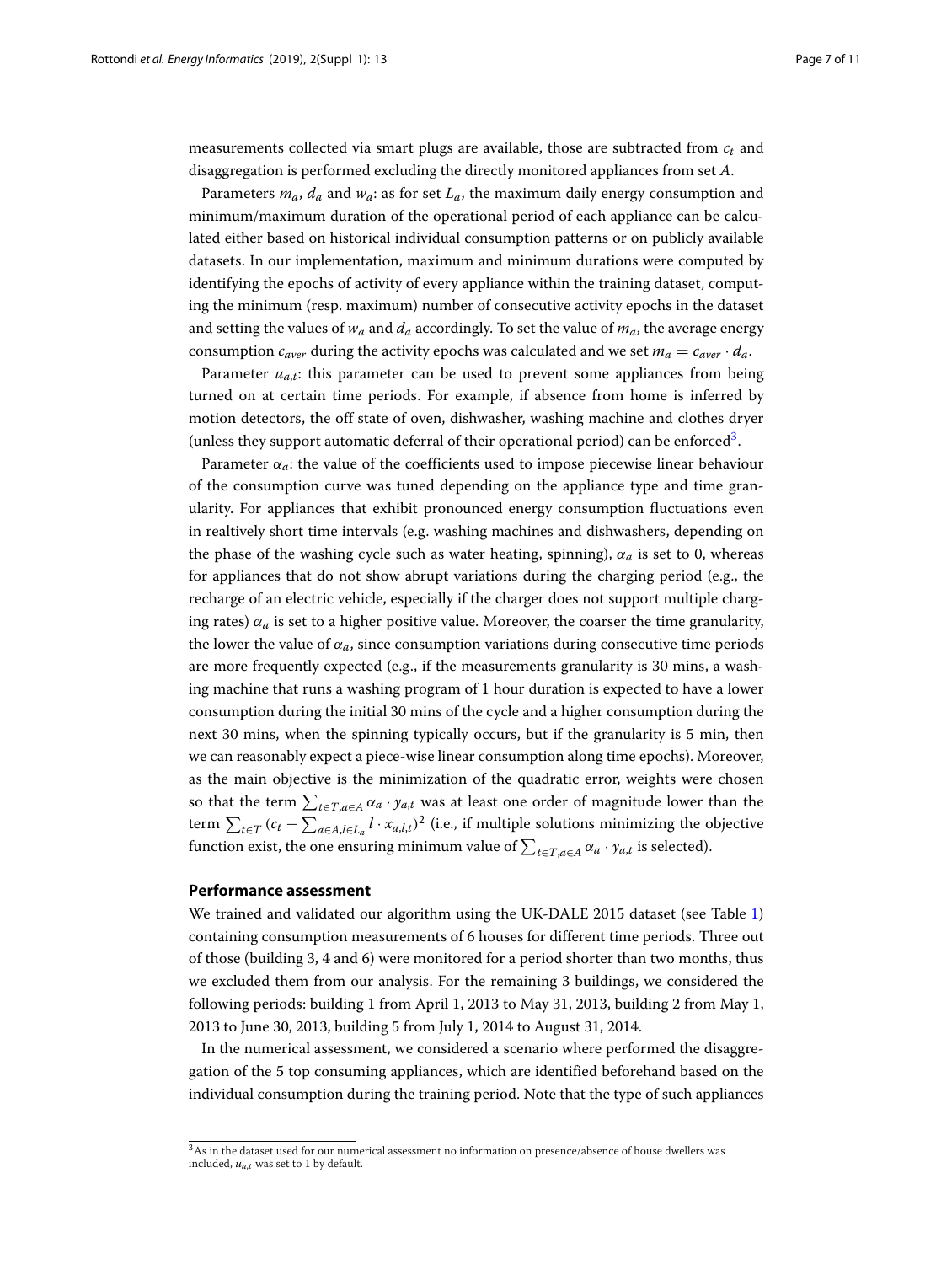may vary from household to household, but is generally restricted to a subset of the following list: dishwasher, washing machine, fridge, freezer, electric oven, cloth dryer, air conditioner, space heater.

The performance of the disaggregation algorithm described in the previous Section, referred to as ILP in the following, is compared to that obtained by two state of the art disaggregation approaches implemented in the publicly available NILMTK framework by Batra et al. [\(2014\)](#page-10-1). The first one is based on Combinatorial Optimization (CO), the second one on a Factorial Hidden Markov Model (FHMM) (see (Batra et al. [2014\)](#page-10-1) for further details on their implementation and on the choice of their input parameters). The training of these two algorithms and of our algorithm was performed using as training set the first month of disaggregated measurements for each of the three buildings we selected from the UK-DALE dataset.

The CO and FHMM models are implemented in Python, whereas the ILP model has been implemented in AMPL and solved with the Gurobi solver, running on a Linux machine with  $2 \times$  Intel Xeon E5-2620 v4 2.1GHz (20/32 cores have been allocated) and 16 GB of RAM. A computational time limit of 180 seconds per instance was imposed.

## **Performance metrics**

The following performance metrics, proposed in (Batra, et al., 2014), have been used to compare the performance of the three disaggregation algorithms: The Fraction of Total Energy Assigned Correctly (FTEAC), defined as:

$$
FTEAC = \sum_{a=1...A} \min \left( \frac{\sum_{t=1}^{T} \hat{z}_{a,t}}{\sum_{a=1}^{A} \sum_{t=1}^{T} \hat{z}_{a,t}}, \frac{\sum_{t=1}^{T} z_{a,t}}{\sum_{a=1}^{A} \sum_{t=1}^{T} z_{a,t}} \right)
$$

where the estimated consumption of appliance *a* at time *t* in the case of the ILP algorithm is computed as  $\hat{z}_{a,t} = \sum_{l \in L_a} x_{a,l,t} \cdot l$ , whereas in the case of the CO and FHMM algorithms is obtained as output of the NILMTK implementation. Conversely, *za*,*<sup>t</sup>* is the true consumption of appliance  $a \in A$  at time  $t \in T$  obtained from the UKDale dataset.

The Normalized Error in Assigned Energy (NEAE) for each appliance *a*, defined as:

$$
NEAE_a = \frac{\sum_{t=1}^{T} |z_{a,t} - \hat{z}_{a,t}|}{\sum_{t=1}^{T} z_{a,t}}
$$

The Root Mean Square Error (RMSE) for each appliance *a*, defined as:

RMSE<sub>a</sub> = 
$$
\sqrt{\frac{1}{T} \sum_{t=1}^{T} (z_{a,t} - \hat{z}_{a,t})^2}
$$

The True/False Positive Rate (TPR/FPR) for each appliance *a*, defined as:

$$
TPR_a = \frac{TP_a}{TP_a + FN_a}; \qquad \text{FPR}_a = \frac{FP_a}{FP_a + TN_a};
$$

Where:

$$
TP_a = \sum_{t=1}^{T} (z_{a,t} > 0 \land \hat{z}_{a,t} > 0); \quad TN_a = \sum_{t=1}^{T} (z_{a,t} = 0 \land \hat{z}_{a,t} = 0)
$$

$$
FP_a = \sum_{t=1}^{T} (z_{a,t} > 0 \land \hat{z}_{a,t} = 0); \quad FN_a = \sum_{t=1}^{T} (z_{a,t} = 0 \land \hat{z}_{a,t} > 0)
$$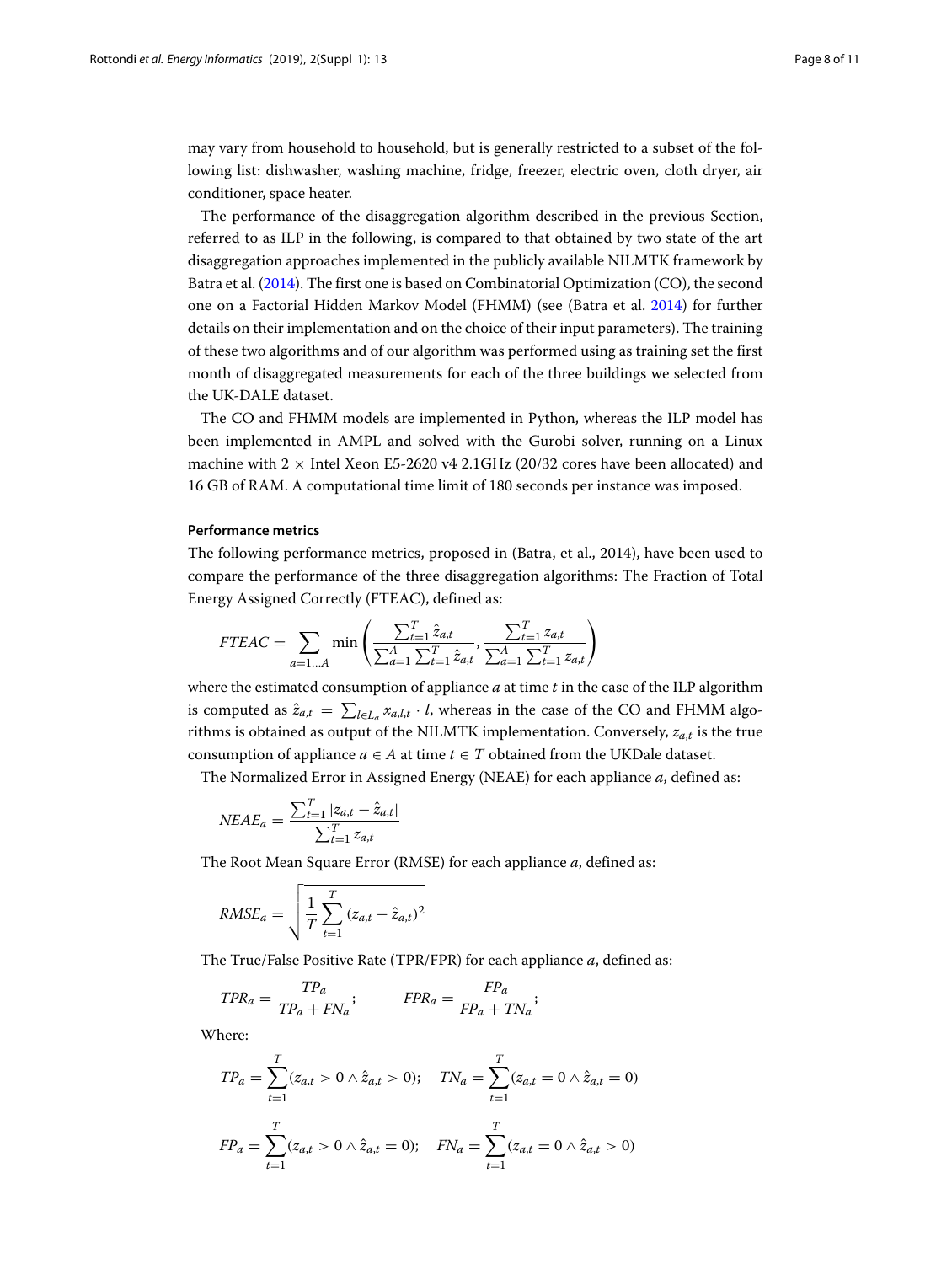The Accuracy (ACC) and Precision (PRE) for each appliance *a*, defined as:

$$
ACC_a = \frac{TP_a + TN_a}{TP_a + TN_a + FP_a + FN_a}; \quad PRE_a = \frac{TP_a}{TP_a + FP_a}
$$

## **Testing and validation**

In Fig. [1](#page-9-0) we report seven different performance indicators obtained by validating the three algorithms on the UK-DALE dataset, for different epoch granularities ranging from 5 to 60 min. As the appliances belonging to the top consuming set differ from building to building, global metrics are computed by averaging the results obtained for the 5 appliances belonging to each building.

It can be noted that the fraction of energy consumption correctly assigned by the ILP algorithm to the top 5 consuming appliances is slightly lower than that assigned by the CO and FHMM algorithms. However, the normalized error achieved by the ILP algorithm is always consistently smaller than the one obtained by the two benchmark algorithms, while the root mean square error achieved by the ILP algorithm is slightly lower than that obtained by CO and FHMM.

The true positive rate of the ILP algorithm remains lower than that of the CO and FHMM algorithms, with FHMM outperforming CO. However, an increase in the true positive rate of the ILP algorithm is observed at coarse granularities (45 and 60 min epochs). The relatively poor performance of the ILP in terms of true positive rate is compensated by the very low false positive rate, which is much smaller than that achieved by the benchmark algorithms. This means that, though the ILP algorithm sometimes does not detect some activity periods of the appliances, it almost never fails in detecting off periods, whereas the CO and FHMM algorithms often incorrectly turns on appliances). Overall, the ILP algorithm achieves accuracy and precision ranges comparable to those of the benchmarks, slightly outperforming the benchmarks and showing remarkably smaller interquantile ranges at coarse measurement granularities $4$ .

While there is not a single algorithm that clearly dominates the other ones, the low false positive rate and the relatively good precision and accuracy seems to be features of some importance when feedback is provided to real users, as higher false positives might eventually reduce the user confidence in the algorithm output.

## **Conclusions**

In this paper we have described a novel algorithm for the disaggregation of the overall energy consumption pattern of a household into the single end-uses of each appliance. The proposed algorithm is based on the solution of a quadratic programming problem with mixed integer constraints. In this paper we report the training and the validation of the algorithm on one well known publicly available dataset and its performance has been evaluated for different granularities of the aggregated energy consumption measurements, showing that graceful degradation of the disaggregation results is achieved and that still accurate results can be obtained also in the case of data with 15 min resolution,

<span id="page-8-0"></span><sup>&</sup>lt;sup>4</sup>Note that the basic version of the algorithm in (Piga et al. [2016\)](#page-10-0) achieves lower accuracy than the ILP algorithm with the considered dataset, mainly because the too coarse granularity of the measurements above 15 min resolution violates the assumption of piecewise linearity of consumption measurements required in (Piga et al. [2016\)](#page-10-0) and because the fraction of energy consumed by unknown appliances (which are not modelled in (Piga et al. [2016\)](#page-10-0)) is erroneously attributed to the top 5 consuming appliances.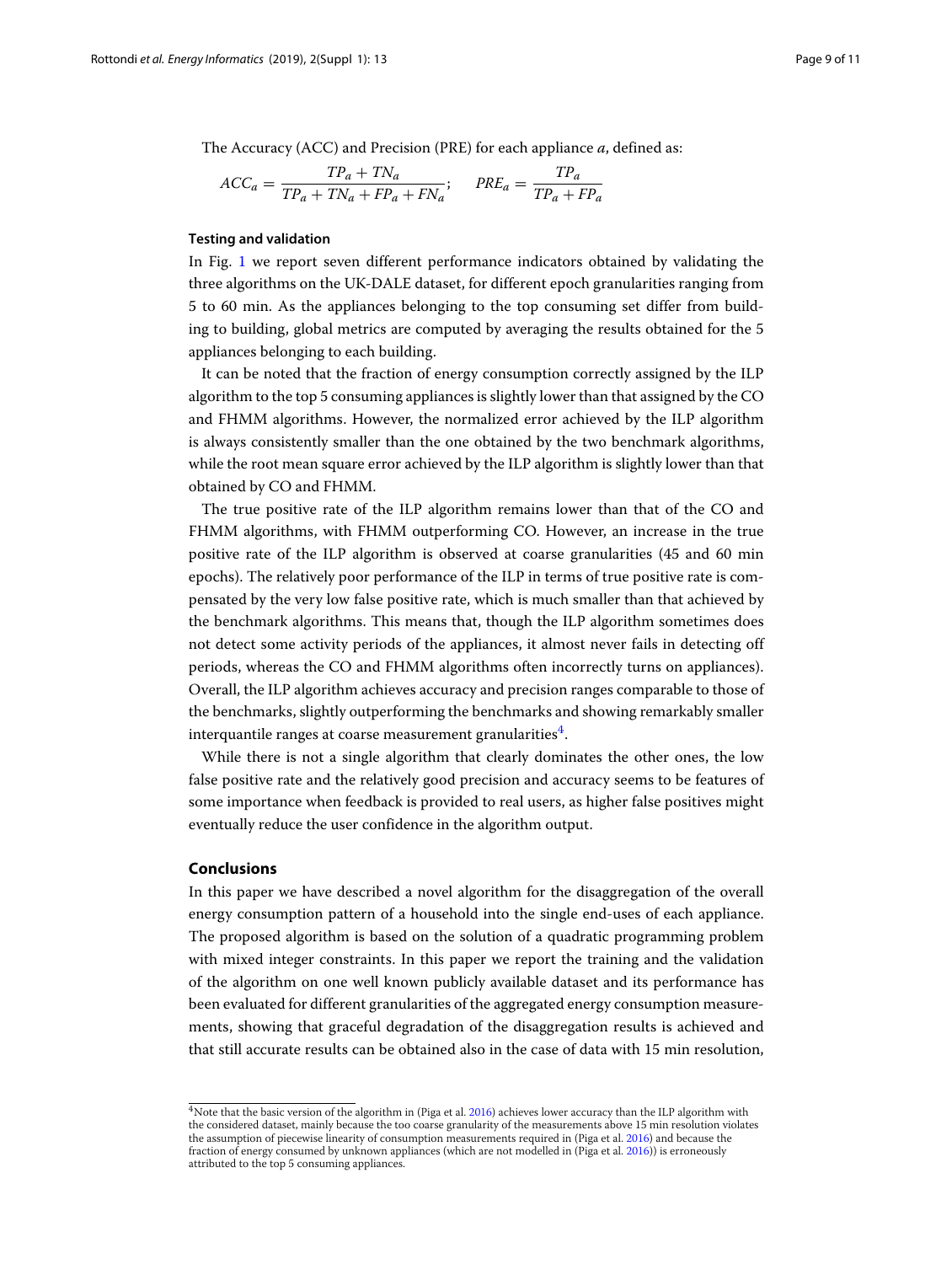<span id="page-9-0"></span>